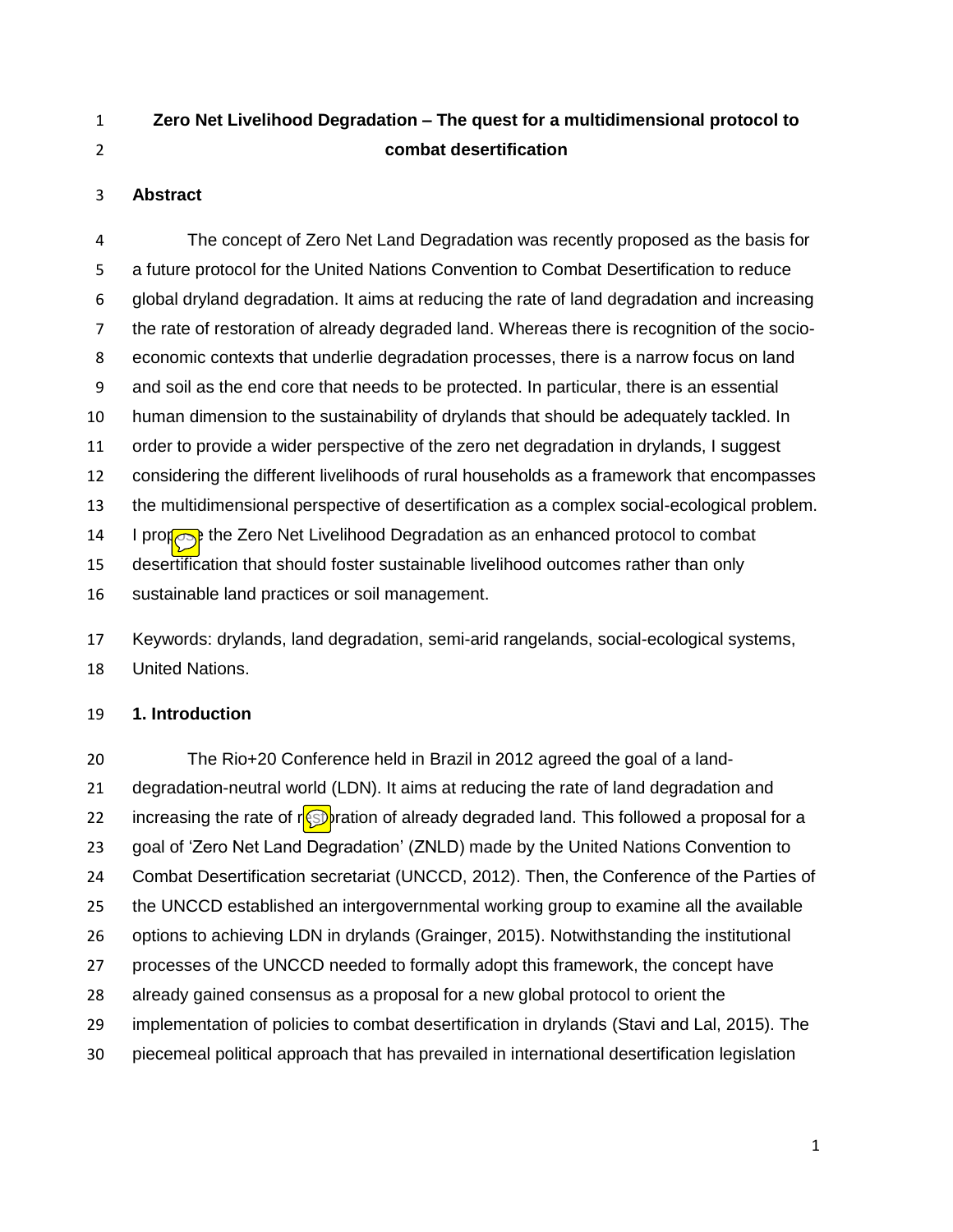should be overcome by a more explicit focus on soil ecosystems and degradation processes (Stringer, 2008).

 As a goal to be achieved by 2030, the concept of ZNLD proposes that the extent of global degraded lands will decrease or at least, remain stable. For that end, the rate of global land degradation should not exceed that of land restoration, which should consider not only agricultural landscapes, but also natural and semi-natural lands that do not necessarily generate direct economic revenues (Stavi and Lal, 2015). Whereas there is recognition of the socio-economic contexts that underlie degradation processes, there is a narrow focus on land and soil as the end core that needs to be protected in drylands. Hence, the significance of sustainable land practices and soil management, and the need for coordination actions across scales to monitor and restore lands are emphasized (Salvati *et* al., 2013). The aim of this paper is to propose an enhanced perspective of the zero net degradation in drylands, by considering the different livelihoods of rural households, which I called the Zero Net Livelihood Degradation. This framework encompasses the multidimensional perspective of desertification as a complex social-ecological problem.

## **2. Desertification as a complex social-ecological problem**

 One of the main academic consensus over the last decade is that desertification is a complex problem that needs to be tackled by the integration of social and ecological dynamics (e.g. Reynolds and Stafford Smith, 2002; MEA 2005). Drylands are linked human-environmental or also called social-ecological systems, which means that we require rigorous approaches of complex, multivariable, nonlinear, cross-scale and changing systems (e.g. Reynolds *et* al., 2007). This integral perspective gave rise to many theoretical discussions and a concomitant development of conceptual frameworks aimed at helping to orient research studies and decision making (e.g. Ostrom, 2007; Chapin *et* al. 2009).

 Notwithstanding this undoubted and promising scientific progress, the transition from discipline-based perspectives towards the emergence of more integral approaches (e.g. sustainability science Clark and Dickson, 2003) is a complex social process in itself and takes time. Desertification is not an exception and different theoretical and methodological issues are still under debate (e.g. Thomas, 1997; Verón *et* al., 2006; Vogt *et* al., 2011). Research contributions to biophysical degradation assessments (e.g. Cerdà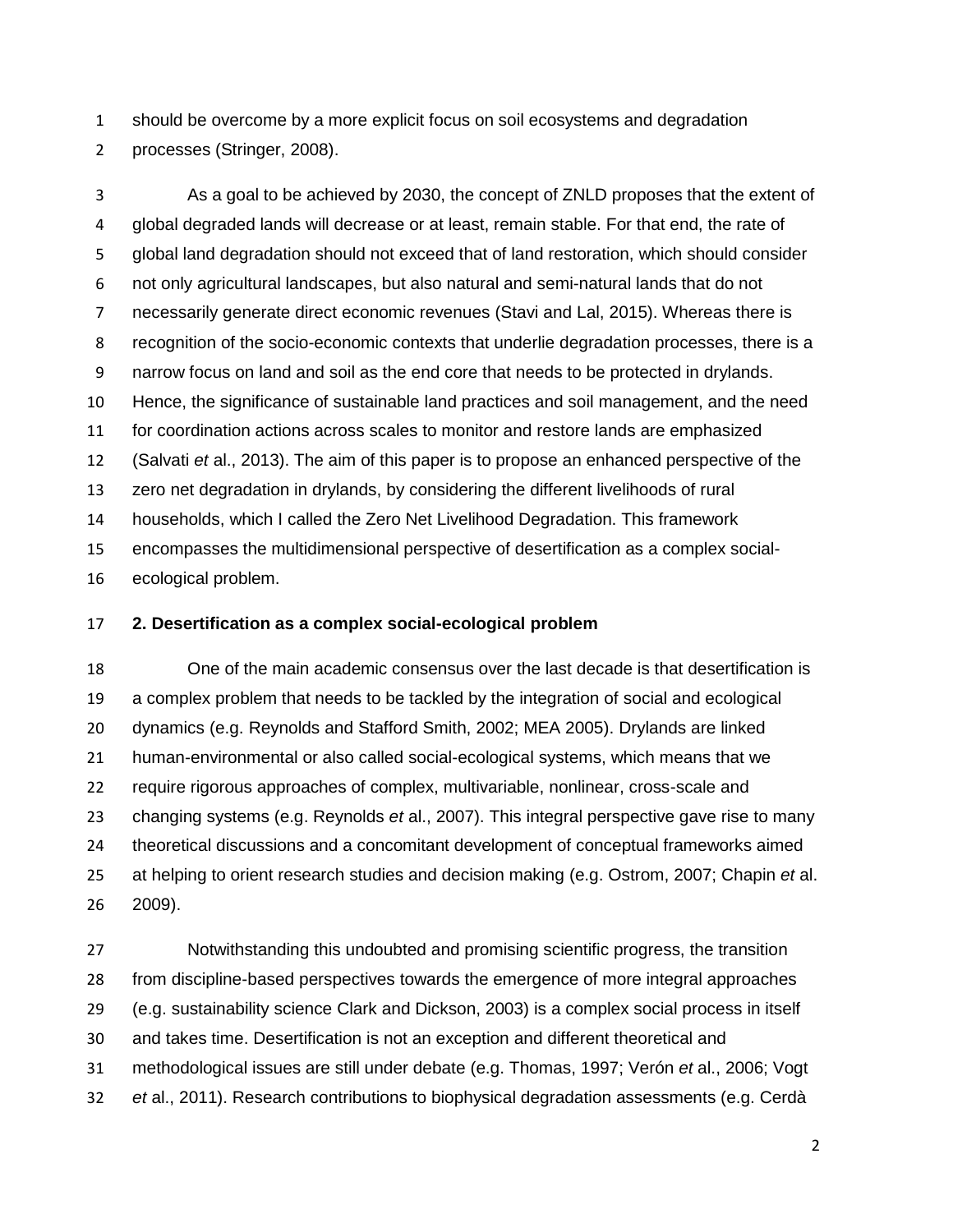and Lavee, 1999; Cerdà 2002; Xie *et* al. 2015; Vieira *et* al. 2015) and monitoring of desertification processes (e.g. Wang *et* al. 2013; Bai *et* al. 2013; Xu and Zhang 2014) dates back to the recent decades. However, socio-economic issues still have scant links with the core of biophysical science (Barbero-Sierra *et* al., 2015; Torres *et* al., 2015). A step towards an integrated framework to combat desertification was recently proposed in the 'Dryland Development Paradigm' to help understanding linked social-ecological systems in drylands. These regions are characterized by a unique set of features that should be taken into account to structure the analysis of change (Reynolds *et* al., 2007), and for the development of an integrated global monitoring and assessment (Reynolds *et* al., 2011). In particular, seven features were identified as causally linked in developing a desert syndrome (Stafford Smith, 2008). Lately, a co-evolutionary process between global political, social and economic drivers and local system changes in arid rangelands complemented the perspective on the desert syndrome (Easdale and Domptail, 2014). These concurrent frameworks demonstrate the recent efforts to better conceptualize desertification, from the perspective of a complex social-ecological process across scales.

#### **3. Zero Net Land Degradation: Bases and challenges for a new protocol**

 The concept of ZNLD proposes that the extent of global degraded lands in arid, semi-arid and dry sub-humid areas will decrease or at least, remain stable for the next fifteen years. This approach is based on three key premises (Chasek *et* al., 2015): i) the goal to completely prevent further degradation is too ambitious and the focus should be rather on reducing its rate, ii) the global land that is already degraded has reached a warning spatial extent of almost 20% (MEA, 2005), and iii) the provision of ecosystem services (in particular biological productivity) from already degraded lands can be recovered or restored. For that end, there are a series of scientific and political challenges and opportunities for the implementation of a ZNLD protocol in drylands worldwide (Gnacadja, 2015).

 The main identified scientific challenges relate to monitoring and management practices (Stavi and Lal, 2015). One of the highest priorities is producing a global assessment of land and soil degradation, which involves measurements, monitoring indicators and data, and verification of land status and effectiveness of restoration measures at different spatial and temporal scales (Grainger, 2015; Stavi and Lal, 2015). On the other hand, the main identified implementation challenges relates to political consensus and support, awareness and empowerment of local communities, prescribing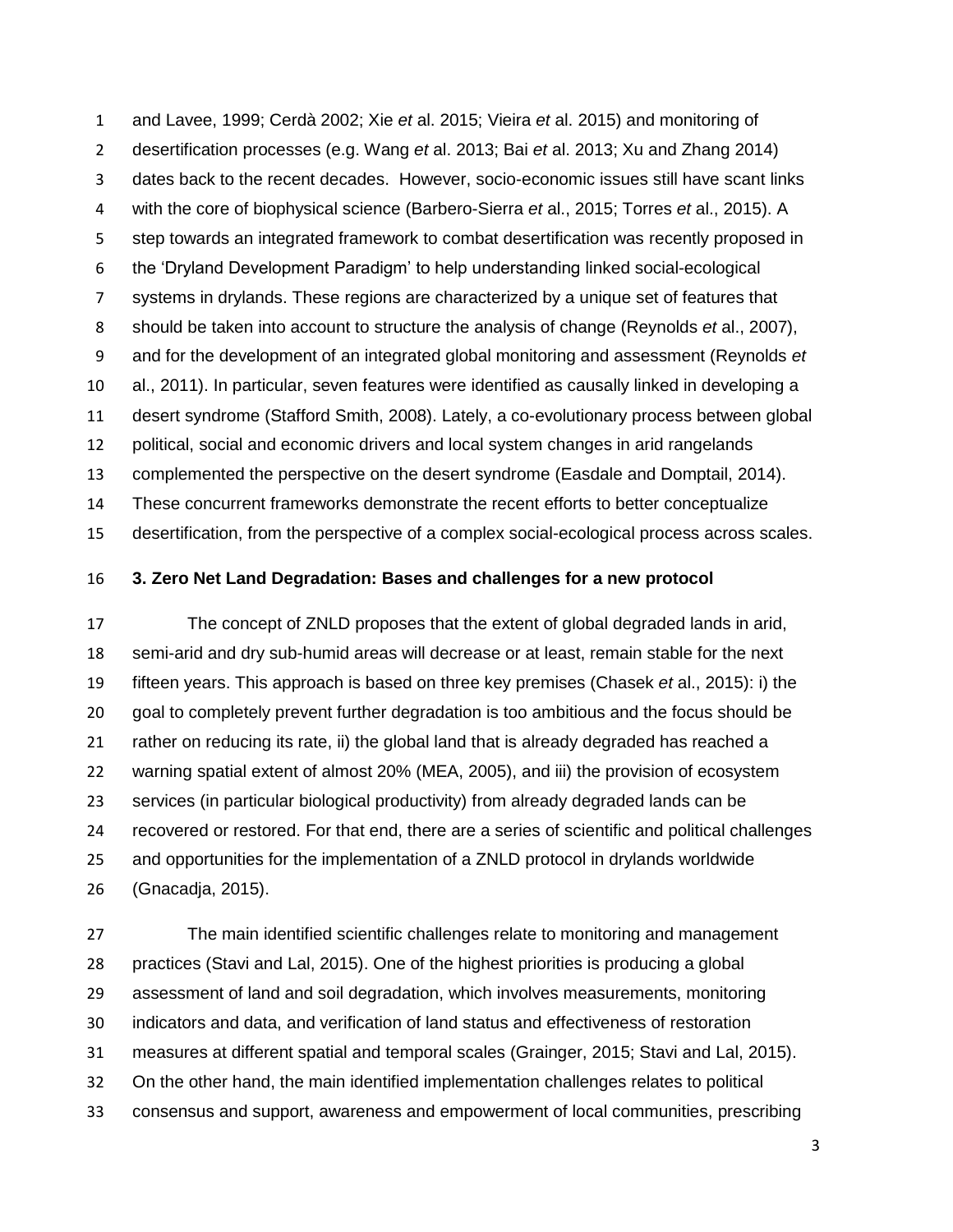relevant management practices and financial resources and supporting mechanisms (Chasek *et* al. 2015; Stavi and Lal, 2015). Finally, some critiques and pitfalls from existing environmental trading mechanisms are highlighted in order to develop recommendations for future ZNLD policies (Tal, 2015). Some of the main issues include the unreliability of trades aimed at restoring ecosystems, the need for clear and quantifiable units of measure, accurate definitions of spatial and temporal equivalences given land heterogeneity, and the need to consider delayed benefits and difficulties to ensure the future benefits of present land restoration efforts (Tal, 2015).

# **4. Sustainable livelihoods approach**

 The sustainable livelihoods approach is a multidisciplinary framework that organizes in a hierarchical manner the information related to how different people in different places live. The approach is people-centered and emphasizes multiple resources, actors, strategies and outcomes (Scoones, 2009), with strong opportunities for scientific interdisciplinary integration.

 The sustainable livelihoods framework links inputs as measured by the access to a range of livelihood resources and outputs such as livelihood strategies (Scoones, 2009). Given a particular context (i.e. political, historical, agro-ecological and socio-economic), the focus is to understand what combination of livelihood resources, which are designated as a metaphor with the terms 'capitals' or 'assets', result in the ability to deliver a combination of livelihood strategies such as agricultural intensification (Adams and Mortimore, 1997), livelihood diversification (Ellis and Allison, 2004; Easdale and Rosso, 2010; Tesfaye *et* al., 2011), or even not agricultural activities as tourism (Iorio and Corsale, 2010). Hence, the strongest focus have been oriented towards the so called asset pentagon (i.e. where each vertex depicts a livelihood resource), with relevant discussions about how assets can be combined, substituted and switched to develop different portfolios for different farmers, in different places and under different environmental or social changes (Scoones, 2009).

 The five most frequent types of capitals that comprise the vertices of that pentagon are the natural, human, social, manufactured and financial capitals (Ekins *et* al., 2003; Davies *et* al., 2008). Natural capital is a metaphor to indicate the importance of elements of nature to human wellbeing (Daly, 1994). It includes environmental functions and services, which have been classified into four categories (de Groot *et* al., 2002):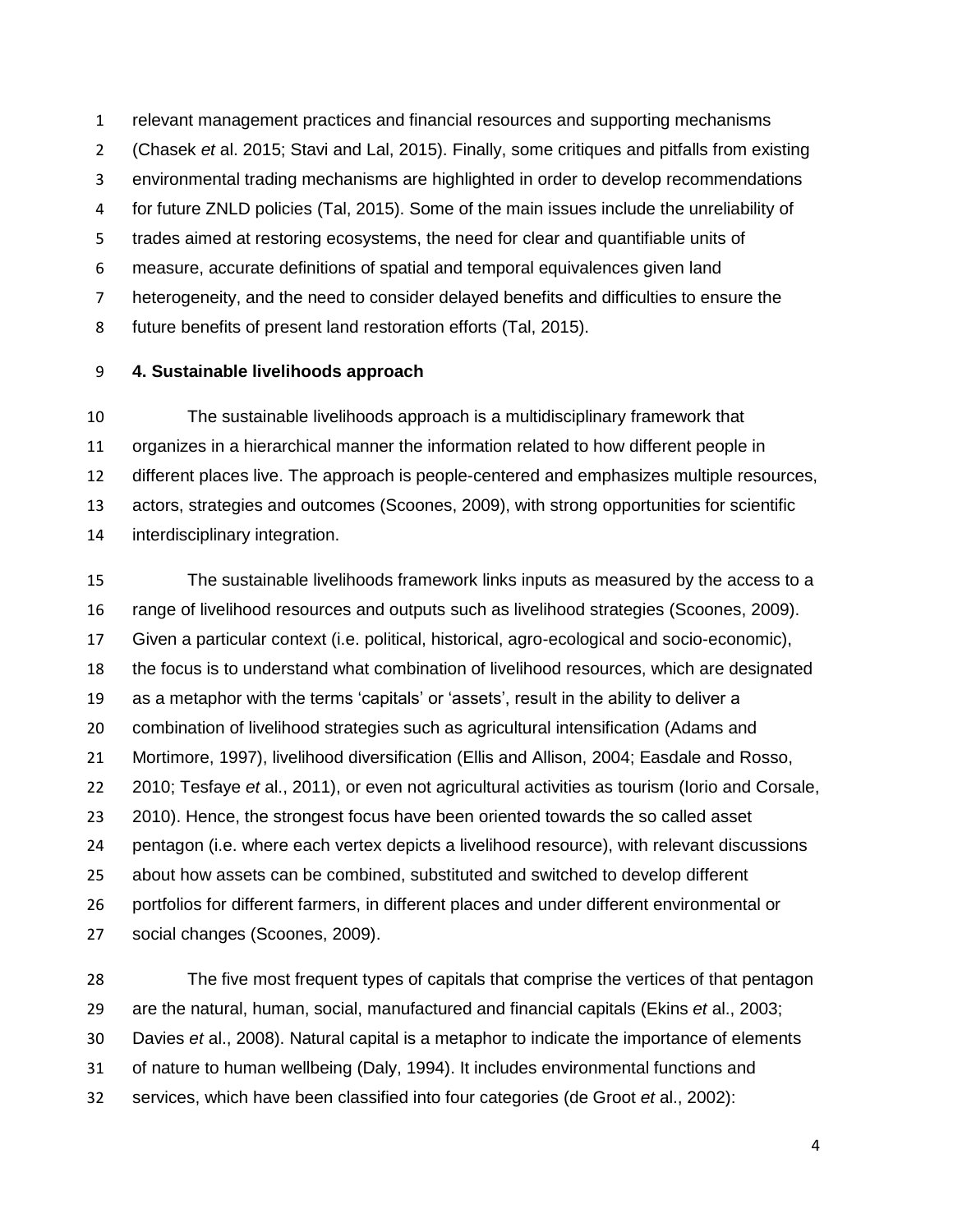regulation, production, habitat and information functions. Human capital comprises all individuals' capabilities important for the pursuit of any livelihood strategy (i.e. knowledge, skills, labor capacities), while social capital relates to the networks and organizations that coordinate individual contributions and actions. Manufactured capital comprises material or physical goods typically involved in a production process (i.e. machineries, tools, reproductive animals), while financial capital are monetary assets (or equivalent), which contribute both to the production process and household economy (more information in Scoones, 1998; Ekins *et* al. 2003).

## **5. A step towards a multidimensional protocol to combat desertification**

 The aim of reducing the rate of land degradation and increasing the rate of restoration of already degraded land should not be promoted with a side-effect such as increasing degradation of other human and social livelihoods. There is an assumption that the reduction of the rate of land degradation and restoration of already degraded lands are the main options at hand to enhance the wellbeing of local poor people, as well as the global community in the long term. However, there is an essential human dimension to the sustainability of trades in native products from drylands that needs to be adequately tackled (Walsh and Douglas, 2011). Concurring with this statement, the question then is: which are the most effective policy interventions and where should they focus? In this direction, I propose that ecosystem conservation and restoration debates in ZNLD policies should be integrated into the concept of food sovereignty, where nature matters in terms of  $\bigcirc$  autonomous food and local farming systems, by strengthen the linkage between local communities and nature (Altieri and Toledo, 2011; Wittman and Desmarais, 2011)

 Sustainable rangeland management cannot be achieved if sustainable livelihoods of rangeland users are neglected (Gharibvand *et* al., 2015). Interventions should be oriented towards the enhancement of social-ecological resilience and adaptive capacity of local communities in drylands (e.g. Davies *et* al., 2008; Tittonell, 2014), by supporting the diversity of rural livelihoods, which may be much more efficient than a narrow focus only on sustainable land practices and soil management. For instance, this wider perspective should avoid the erosion of traditional knowledge and weakening of local institutions (Linstädter *et* al., 2013; Schmidt and Pearson, 2016) in order to prevent crossing over human critical thresholds that may drive future land degradation processes (Easdale and López, 2014). For instance, local ecological knowledge, the social values and productive logics involving mobile pastoralism with informal rules for management, local breeding or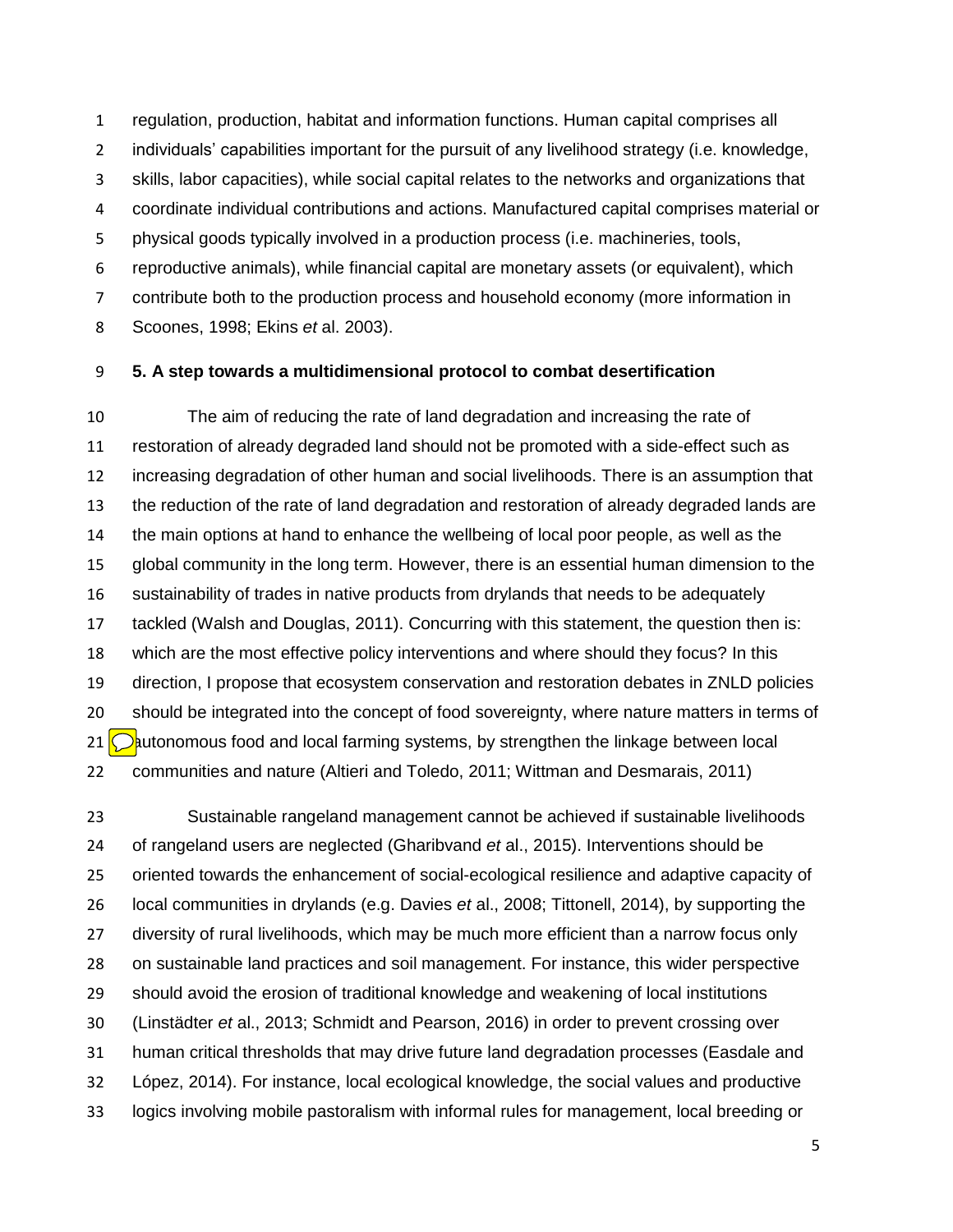common property are at the core of sustainable land management in many drylands (e.g. Fernández-Giménez, 2000; Rohde *et* al., 2006). However, they were frequently seen as unsustainable from the perspective of a western mindset (e.g. Hardin, 1968) that proposes radical shifts in land policies, technologies and innovations (Schmidt and Pearson, 2016), which are said to be more sustainable since they are based on science (Easdale and Domptail, 2014). Then, the statement that land-degraded management practices need to be replaced with ones that conserve soils hides the assumptions that support this argument, which regards to the kind of knowledge that defines indicators, data and sustainable practices.

 A livelihood is said to be sustainable *'when it can cope with and recover from stresses and shocks and maintain or enhance its capabilities and assets both now and in the future, while not undermining the natural resource base'* (Chambers and Conway, 1992). This means that desertification combat should not only be directed to sustainable management practices aimed at restoring degraded lands (e.g. organic-soil amendments) or reducing the rates of current rangelands degradation (e.g. controlling livestock pressure to prevent overstocking). The livelihood approach provides the perspective that natural resource degradation should be tackled in a wider manner than only a cause-and-effect logic due to a liner ecological process (Gharibvand *et* al., 2015) Other socio-economic 19 direct and ultimate drivers should also be included in order to orient interventions adequately (Easdale and Domptail, 2014).

 Policies aimed at supporting the diversity of livelihood resources can serve as a portfolio to cope with or to offset further land degradation and even to restore degraded land. For instance, different livelihood strategies such as income diversification and social networks involving partnership to obtain better prices from associated sales, served as decoupling mechanisms between smallholder' household income and the impact of drought on their livestock systems (Easdale and Rosso, 2010). Additional off-farm income can favor conservative management, release pressure on natural resources and promote reinvestment or complement livestock expenditures while natural resources recover (Kilic *et* al., 2009). Studies on the influence of the diversity of rural livelihoods on soil fertility status and its spatial variation shed light in the promotion of differentiated technological innovations to address the problem of poor productivity of smallholder farms (Tittonell *et* al., 2010). The identification of socio-economic variables associated with environmental conditions can lead to a long-term reduction in land sensitivity to degradation (Salvati and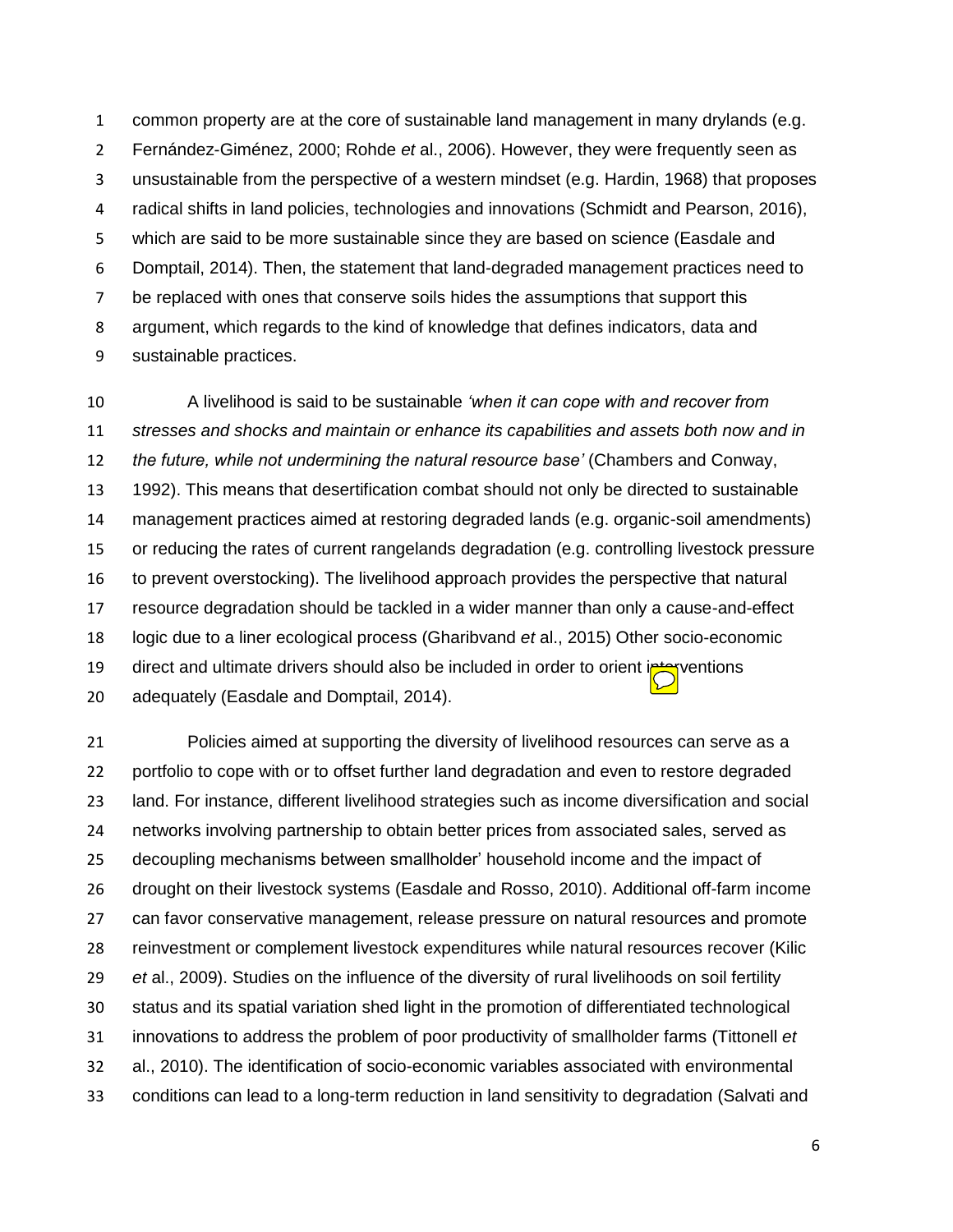Carlucci, 2014). Then, tackling different household livelihood strategies is thus not only necessary to target agricultural innovations, but also to understand how the specific objectives, logics and endowments of different household types affect resource allocation and management practices (Tittonell *et* al., 2010).

# **6. Conclusions**

 The concept of zero net land degradation proposes the basis for a future protocol to reduce global dryland degradation. However, there is an essential human dimension to the sustainability of drylands that should be adequately tackled. In order to provide a wider perspective of the zero net degradation in drylands, I suggest considering the different livelihoods of rural households as a framework that encompasses the multidimensional perspective of desertification as a complex social-ecological problem. Central to the 12 livelihood framework is the analysis of the institutional processes (Sco $\mathbb{R}$ s, 2009). Zero net livelihood degradation as a new UNCCD protocol to combat desertification should foster sustainable livelihood outcomes rather than only sustainable land practices or soil management.

#### **7. Acknowledgments**

17 I acknowledge the financial support provided by INTA (PATNOR-1281103).

#### **8. References**

- Adams, WM, Mortimore, MJ. 1997. Agricultural intensification and flexibility in the Nigerian Sahel. *Geographical Journal* 163(2): 150-160.
- Altieri, M.A., Toledo, V.M. 2011. The agroecological revolution in Latin America: rescuing
- nature, ensuring food sovereignty and empowering peasants. *The Journal of Peasant*
- *Studies* 38(3): 587-612.
- Bai, X.-Y., Wang, S.-J., Xiong, K.-N. 2013. Assessing spatial-temporal evolution processes
- of karst rocky desertification land: Indications for restoration strategies. *Land Degradation*
- *and Development* 24(1): 47-56. DOI[:http://dx.doi.org/10.1002/ldr.1102](https://hcas.inta.gob.ar/owa/redir.aspx?SURL=m77i2BSPTLvOUDUqSktnGN8pPPaU7LJQ_X-l1hbne3UYgGXuot3SCGgAdAB0AHAAOgAvAC8AZAB4AC4AZABvAGkALgBvAHIAZwAvADEAMAAuADEAMAAwADIALwBsAGQAcgAuADEAMQAwADIA&URL=http%3a%2f%2fdx.doi.org%2f10.1002%2fldr.1102)
- Barbero-Sierra C, Marques MJ, Ruiz-Pérez M, Escadafal R., Exbrayat W. 2015. How is
- desertification research addressed in Spain? Land versus soil approaches. *Land*
- *Degradation & Development* **26**(5): 423-432.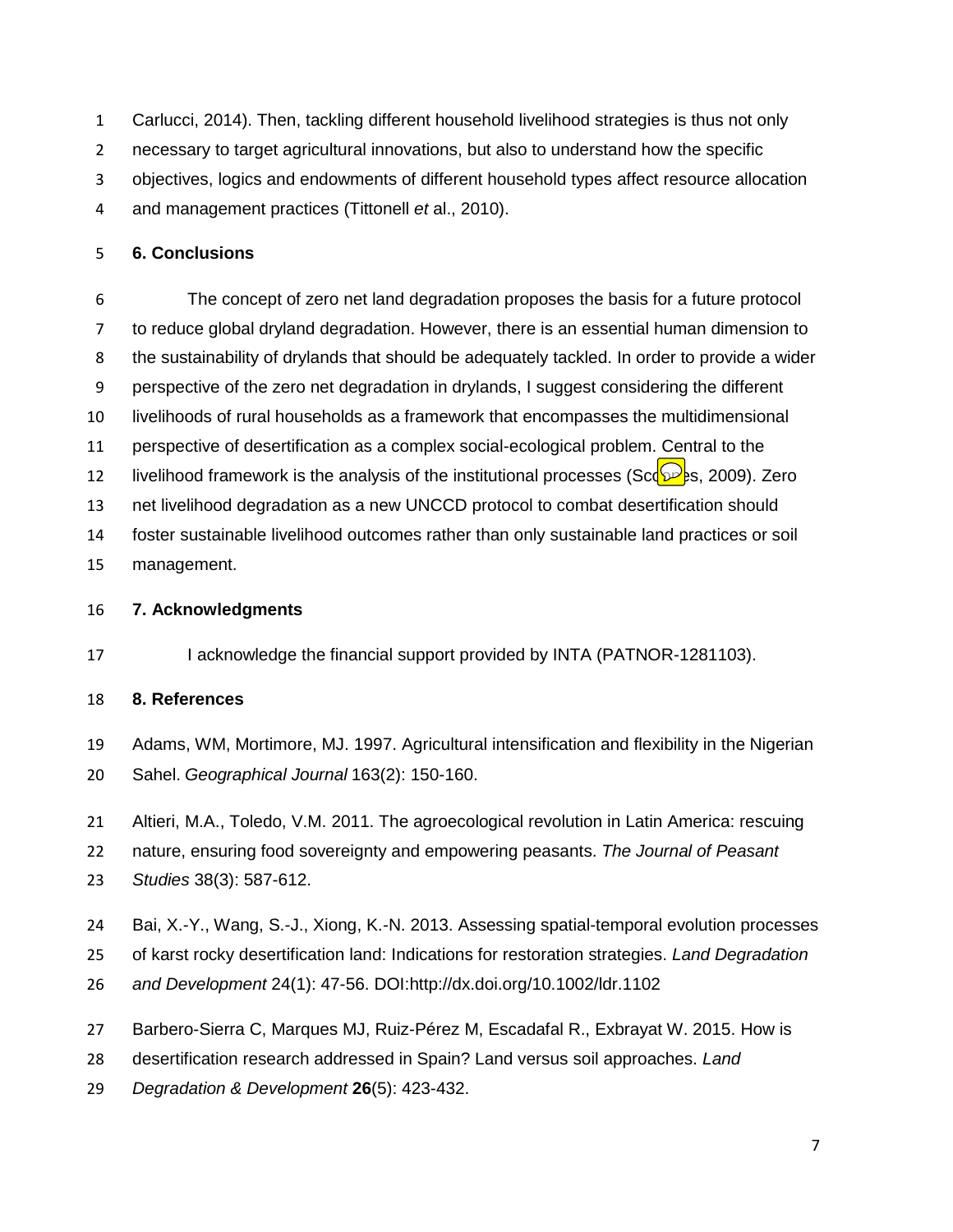- Cerdà, A., Lavee, H. 1999.The effect of grazing on soil and water losses under arid and
- mediterranean climates. Implications for desertification. *Pirineos* (153-154): 159-174.
- 
- Cerdà, A. 2002. The effect of season and parent material on water erosion on highly
- eroded soils in eastern Spain. *Journal of Arid Environments* 52: 319-337.
- Chambers R, Conway G. 1992. *Sustainable rural livelihoods: practical concepts for the*
- *21st century*. Institute of Development Studies, UK.
- Chapin III FS, Kofinas GP, Folke C. 2009. *Principles of ecosystem stewardship: resilience-*
- *based natural resource management in a changing world*. Springer, New York.
- Chasek P, Safriel U, Shikongo S, Fuhrman V.F. 2015. Operationalizing Zero Net Land
- Degradation: The next stage in international efforts to combat desertification? *Journal of*
- *Arid Environments* 112: 5-13.
- Clark WC, Dickson NM. 2003. Sustainability science: the emerging research
- program. *Proceedings of the National Academy of Sciences* **100**(14): 8059-8061.
- Daly H. 1994. Operationalizing sustainable development by investing in natural capital. In
- *Investing in Natural Capital: The ecological economics approach to sustainability*. Edited
- by Jansson AM, Hammer M, Folke C., Costanza R. Island Press; pp. 22-37.
- Davies J, White J, Wright A, Maru Y, LaFlamme M. 2008. Applying the sustainable
- livelihoods approach in Australian desert Aboriginal development. *The Rangeland Journal*
- **30**(1): 55-65.
- De Groot RS, Wilson MA, Boumans RM. 2002. A typology for the classification, description
- and valuation of ecosystem functions, goods and services. *Ecological Economics* **41**(3):
- 393-408.
- Easdale MH, Rosso H. 2010. Dealing with drought: social implications of different
- smallholder survival strategies in semi-arid rangelands of Northern Patagonia,
- Argentina. *The Rangeland Journal* **32**(2): 247-255.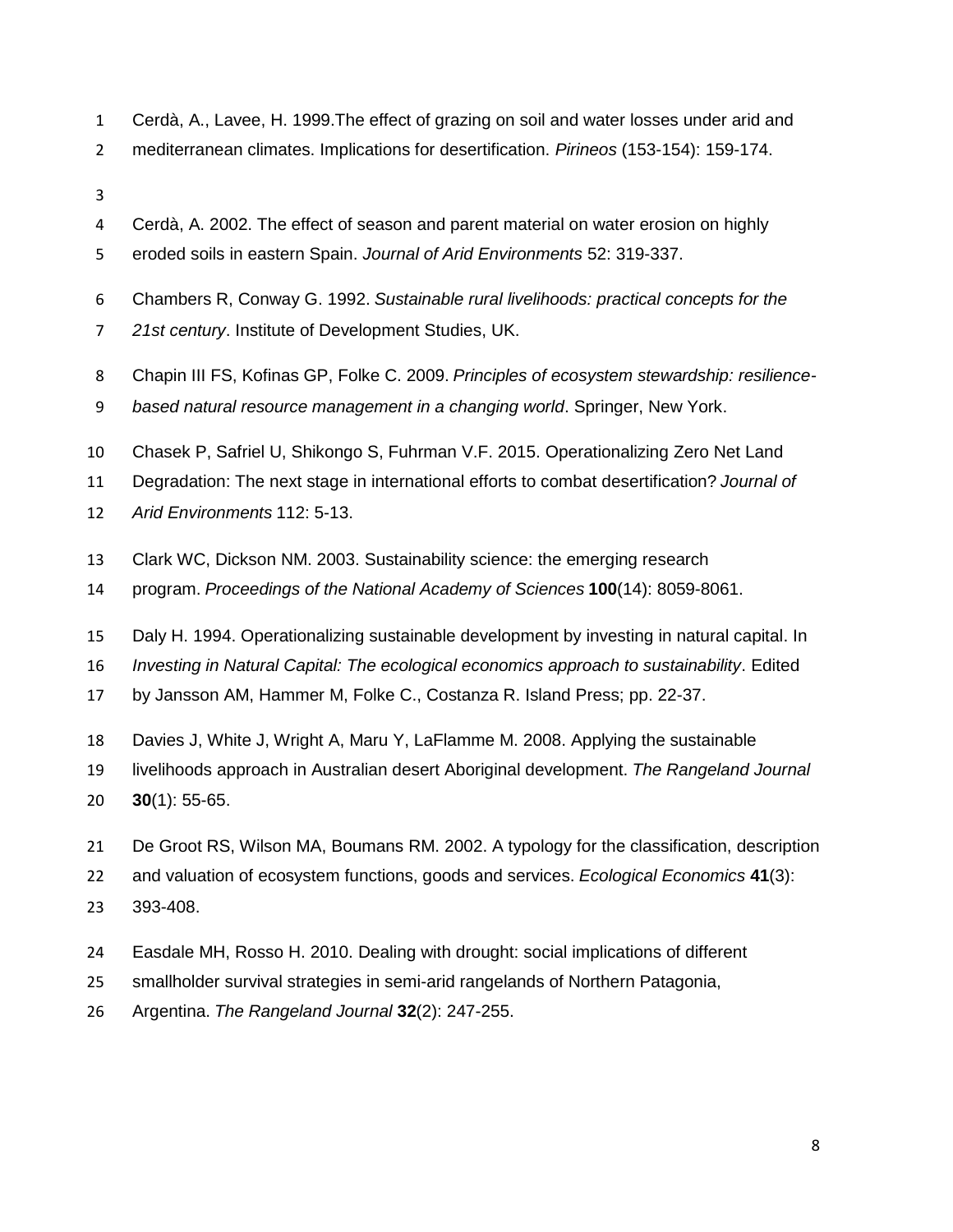- Easdale MH, Domptail SE. 2014. Fate can be changed! Arid rangelands in a globalizing
- world–A complementary co-evolutionary perspective on the current 'desert
- syndrome'. *Journal of Arid Environments* **100-101**: 52-62.
- Easdale MH, López DR. 2014. *Sustainable livelihood approach from the lens of the state-*
- *and-transition model: an integrated model for social-ecological research and*
- *management.* Resilience Congress, Resilience and Development: Mobilizing for
- Transformation. Montpellier, France.
- Ekins P, Simon S, Deutsch L, Folke C, De Groot R. 2003. A framework for the practical
- application of the concepts of critical natural capital and strong sustainability. *Ecological Economics* **44**(2): 165-185.
- Ellis F, Allison E. 2004. *Livelihood diversification and natural resource access*. Overseas
- Development Group, University of East Anglia.
- Fernández-Giménez ME. 2000. The role of Mongolian nomadic pastoralists' ecological
- knowledge in rangeland management. *Ecological Applications* **10**(5): 1318-1326.
- Gharibvand HK, Azadi H, Witlox F. 2015. Exploring appropriate livelihood alternatives for
- sustainable rangeland management. *The Rangeland Journal* **37**(4): 345-356.
- Gnacadja L. 2015. New challenges in science and policies to combat desertification.
- *Journal of Arid Environments* 112: 1-4.
- Grainger A. 2015. Is Land Degradation Neutrality feasible in dry areas? *Journal of Arid*
- *Environments* **112**: 14-24.
- Hardin G: The tragedy of the commons. *Science 1968*, 162(3859):1243-1248.
- Iorio M, Corsale A. 2010. Rural tourism and livelihood strategies in Romania. *Journal of Rural Studies* **26**(2):152-162.
- Kilic T, Carletto C, Miluka J, Savastano S. 2009. Rural nonfarm income and its impact on agriculture: evidence from Albania. *Agricultural Economics* **40**(2): 139-160.
- Linstädter A, Kemmerling B, Baumann G, Kirscht H. 2013. The importance of being
- reliable–local ecological knowledge and management of forage plants in a dryland pastoral
- system (Morocco). *Journal of Arid Environments* **95**: 30-40.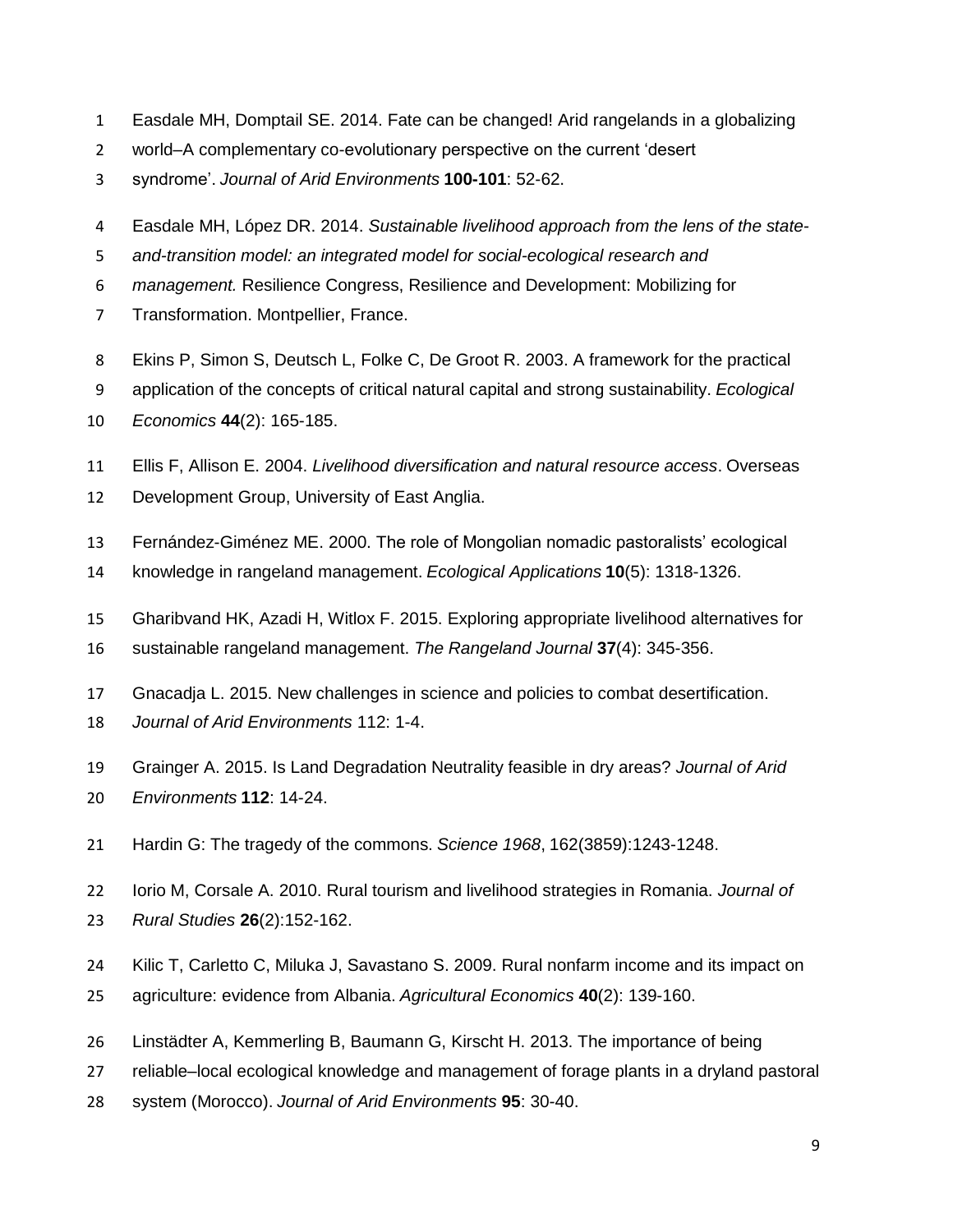- Millennium Ecosystem Assessment (MEA). 2005. *Ecosystems and human well-being:*
- *Desertification synthesis*. World Resources Institute, Washington, D.C.
- Ostrom E. 2007. A diagnostic approach for going beyond panaceas. *Proceedings of the*
- *National Academy of Sciences* **104**(39): 15181-15187.
- Reynolds JF, Stafford Smith DM. 2002. *Global desertification: Do humans cause deserts?*
- Dahlem University Press, Berlin.
- Reynolds JF, Stafford Smith DM, Lambín EF, Turner II BL, Mortimore M, Batterbury SPJ,
- Downing TE, Dowlatabadi H, Fernández R, Herrick JE, Huber-Sannwald E, Jiang H,
- Leemans R, Lynam T, Maestre FT, Ayrza M, Walker B. 2007. Global desertification:
- building a science for dryland development. *Science* **316**: 847-851.
- Reynolds JF, Grainger A, Stafford Smith DM, Bastin G, Garcia-Barrios L, Fernández RJ,
- Janssen MA, Jürgens N, Scholes RJ, Veldkamp A, Verstraete MM, Von Maltitz G, Zdruli P.
- 2011. Scientific concepts for an integrated analysis of desertification. *Land Degradation &*
- *Development* **22**(2): 166-183. DOI: 10.1002/ldr.1104
- Rohde RF, Moleele NM, Mphale M, Allsopp N, Chanda R, Hoffman MT, Magole L, Young
- E. 2006. Dynamics of grazing policy and practice: environmental and social impacts in
- three communal areas of southern Africa. *Environmental Science & Policy* **9**(3): 302-316.
- Salvati L, Tombolini I, Perini L, Ferrara A. 2013. Landscape changes and environmental
- quality: the evolution of land vulnerability and potential resilience to degradation in
- Italy. *Regional Environmental Change* **13**(6): 1223-1233.
- Salvati L, Carlucci M. 2014. Zero Net Land Degradation in Italy: The role of socioeconomic
- and agro-forest factors. *Journal of Environmental Management* 145: 299-306.
- Schmidt M, Pearson O. 2016. Pastoral livelihoods under pressure: Ecological, political and
- socioeconomic transitions in Afar (Ethiopia). *Journal of Arid Environments* **124**: 22-30.
- Scoones I. 1998. Sustainable rural livelihoods: a framework for analysis. IDS Working
- Paper 72, Brighton, UK.
- Scoones I. 2009. Livelihoods perspectives and rural development. *The Journal of Peasant Studies* **36**(1): 171-196.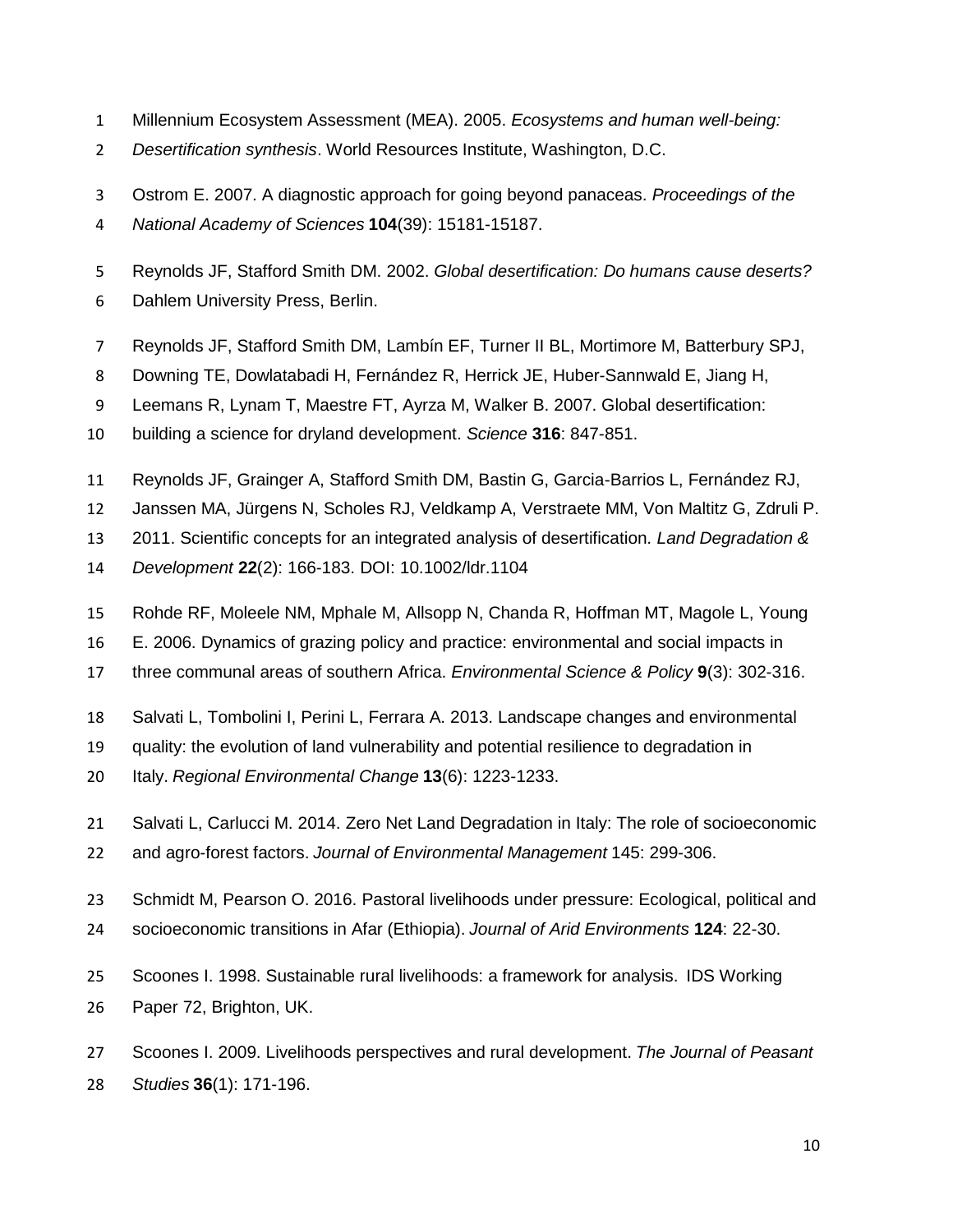- Stafford Smith DM. 2008. The 'desert syndrome' causally-linked factors that characterise
- outback Australia. *The Rangeland Journal* **30**: 3-14.
- Stavi I, Lal R. 2015. Achieving zero net land degradation: challenges and
- opportunities. *Journal of Arid Environments* **112**: 44-51.
- Stringer L. 2008. Can the UN Convention to Combat Desertification guide sustainable use
- of the world's soils? *Frontiers in Ecology and the Environment* **6**(3): 138-144.
- Tal, A. 2015. The implications of environmental trading mechanisms on a future Zero Net
- Land Degradation protocol. *Journal of Arid Environments* **112**: 25-32.
- Tesfaye Y, Roos A, Campbell BM, Bohlin F. 2011. Livelihood strategies and the role of
- forest income in participatory-managed forests of Dodola area in the bale highlands,
- southern Ethiopia. *Forest Policy and Economics* **13**(4): 258-265.
- Tittonell P. 2014. Livelihood strategies, resilience and transformability in African
- agroecosystems. *Agricultural Systems* **126**: 3-14.
- Tittonell P, Muriuki A, Shepherd KD, Mugendi D, Kaizzi KC, Okeyo J, Verchot L, Coe R,
- Vanlauwe B. 2010. The diversity of rural livelihoods and their influence on soil fertility in
- agricultural systems of East Africa–A typology of smallholder farms. *Agricultural*
- *systems* **103**(2): 83-97.
- Thomas DSG. 1997. Science and the desertification debate. *Journal of Arid Environments* **37**(4): 599-608.
- Torres L, Abraham EM, Rubio C, Barbero-Sierra C, Ruiz-Pérez M. 2015. Desertification
- research in Argentina. *Land Degradation & Development* **26**(5): 433-440.
- United Nations Convention to Combat Desertification (UNCCD). 2012. *Zero Net Land*
- *Degradation. A sustainable development goal for Rio+20.* UNCCD Secretariat Policy Brief.
- UN Convention to Combat Desertification, Bonn.
- Verón SR, Paruelo JM, Oesterheld M. 2006. Assessing desertification. *Journal of Arid Environments* **66**(4): 751-763.
- 
- Vieira, R.M.S.P., Tomasella, J., Alvalá, R.C.S., Sestini, M.F., Affonso, A.G., Rodriguez,
- D.A., Barbosa, A.A., Cunha, A.P.M.A., Valles, G.F., Crepani, E., De Oliveira, S.B.P., De